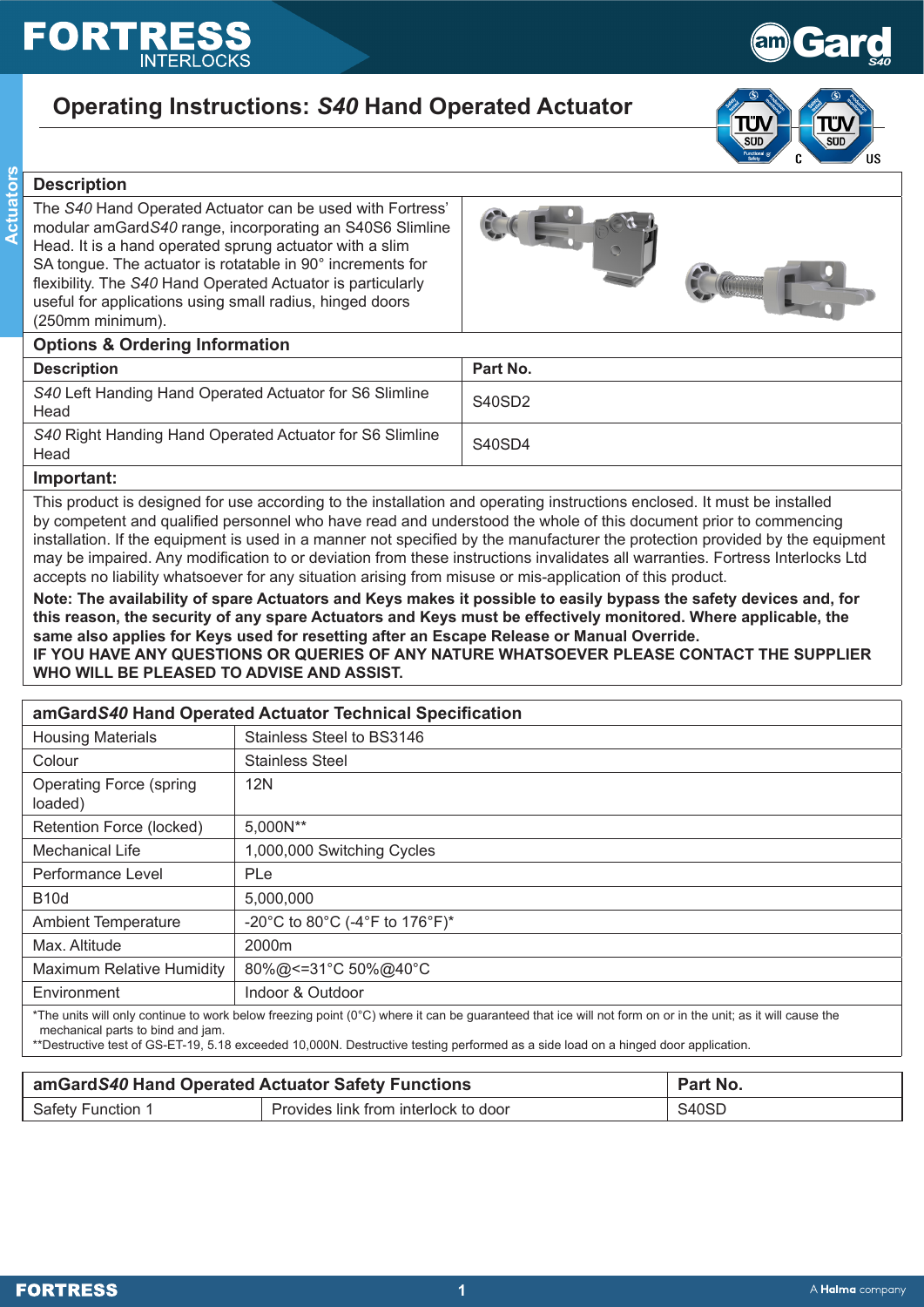# **Functionality**

**To gain access to a guarded area**

First remove any locking means by correctly operating any assembled *S40* EK/SK/AK key adaptors or *S40* LOK unit. Remove the *S40* Hand Operated Actuator from the *S40* AT Head by pulling on the knob casting.

# **To close and relock a guarded area**

Close the door and drive the tongue of the *S40* Hand Operated Actuator into the *S40* AT Head using the knob casting. Relock the area by operating any *S40* EK/SK/AK key adaptors or *S40* LOK unit.